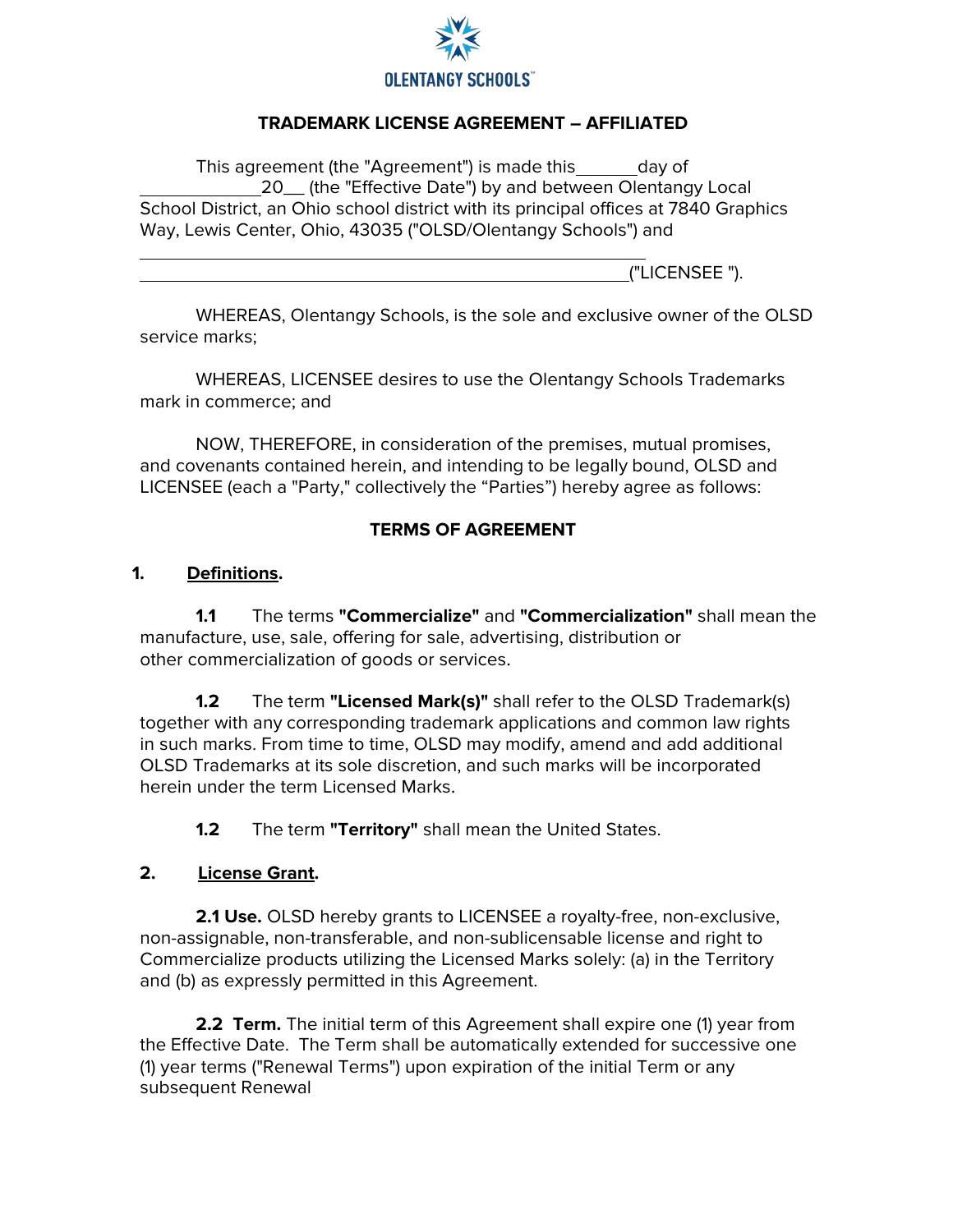Term. Notwithstanding this provision, either Party may terminate this Agreement upon thirty (30) days written notice.

# **3. Ownership.**

**3.1 General.** LICENSEE acknowledges the value and goodwill associated with the Licensed Marks and agrees that its Commercialization will be in a manner designed to protect and enhance the reputation and integrity of each Licensed Mark.

**3.2 Licensed Marks Ownership.** LICENSEE acknowledges OLSD is the sole and exclusive owner of the Licensed Marks and the goodwill pertaining thereto, and OLSD has priority of use for the Licensed Mark and any designs associated with the Licensed Marks, and that all rights, including any ownership interests, accruing from use by LICENSEE accrue exclusively to OLSD. To this end, LICENSEE agrees to cooperate fully and in good faith with OLSD for the purpose of securing, preserving and protecting OLSD's rights, as applicable, in and to the Licensed Marks. LICENSEE further agrees never to challenge, contest or question the validity of OLSD's ownership of the Mark or any registrations thereof by OLSD.

**3.3 No Adaptation.** LICENSEE shall make no other use of any Licensed Marks except in the form as authorized through such prior written approval by OLSD and/or the third party designated by OLSD. LICENSEE shall likewise have no right to combine the Licensed Marks or use the Licensed Marks in combination with any other trademarks, designs or logos in any manner unless pre-approved in writing by OLSD. LICENSEE shall not adopt or use any mark, logo, insignia, design, trade name, corporate name or URL/domain name that is, or is likely to be, confusingly similar to or could cause deception or mistake with respect to any of the Licensed Marks.

# **4. Quality Control.**

**4.1 Quality Standards.** In order to preserve the reputation and integrity of the Licensed Marks and the goodwill and value pertaining thereto, LICENSEE agrees that all products and services offered in conjunction with the Licensed Marks, as well as any advertising or promotion thereof shall be of a high standard and quality. LICENSEE agrees to submit in advance of its use all advertising and promotional materials, as well as goods bearing or sold under the Licensed Marks and any other documents which may permit OLSD to determine whether the goods and services and trademark uses meet the standards, specifications and directions approved by Licensor.

**4.2 Injury to Mark.** LICENSEE shall not use the Licensed Marks in any manner that would have a tendency to dilute, disparage, denigrate or otherwise diminish the value, the goodwill or the reputation associated with OLSD and/or the Licensed Marks as may be determined by OLSD in its sole discretion, or which dilutes, disparages denigrates or otherwise diminishes the value of the Licensed Marks.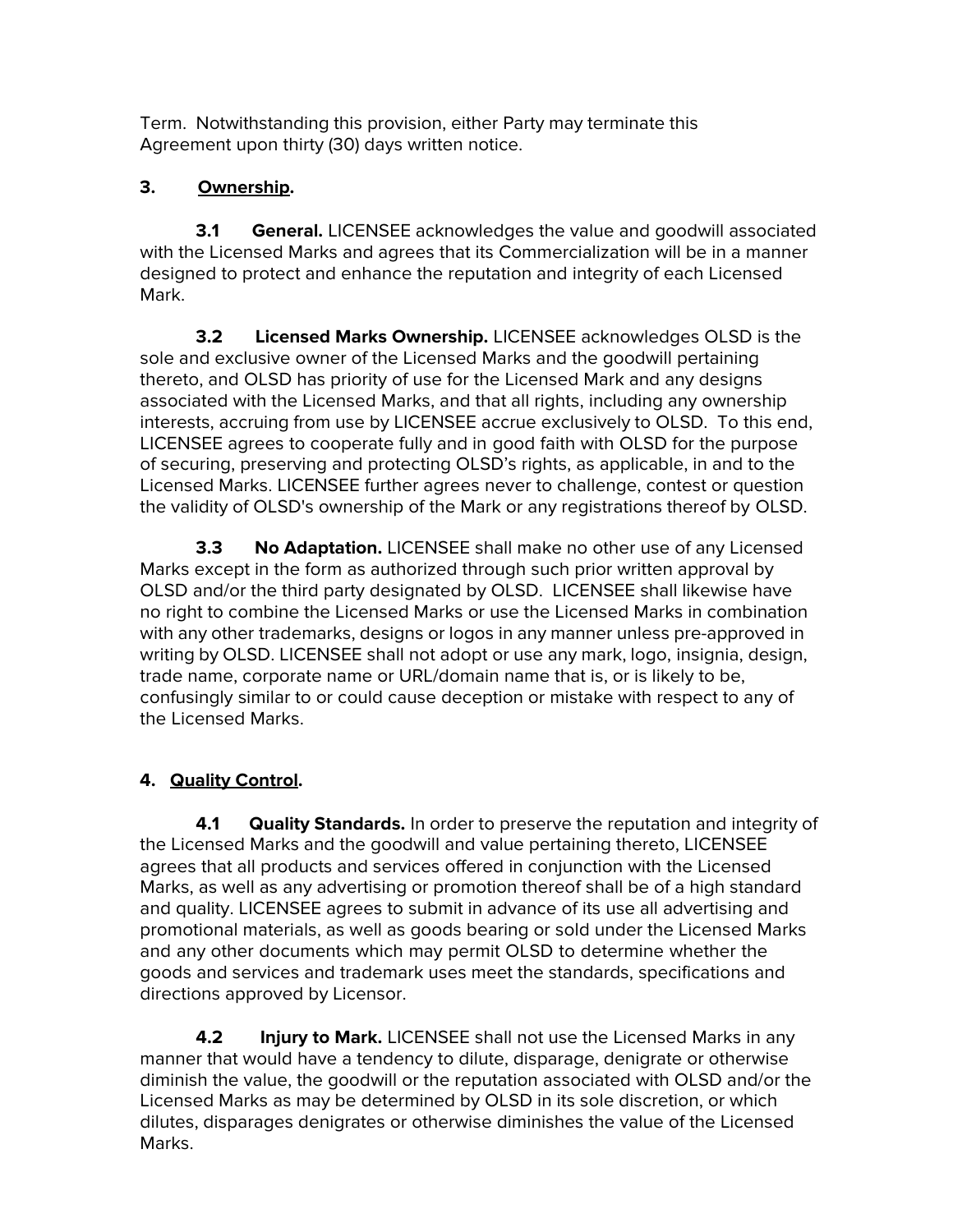**4.3 Proper Designation:** LICENSEE agrees to comply with any requirements established by OLSD concerning the style, design, display and use of the Mark; to correctly use the service mark symbol SM with every use of the mark, and to submit in advance of its use all advertising copy, labels, stickers or packaging to OLSD for pre-approval.

**5. Termination:** Upon termination, LICENSEE may continue to sell existing inventory, and after sale of such existing inventory LRG shall stop using the School's Marks.

**6. Disclaimer of Warranty.** OLSD MAKES, AND LICENSEE RECEIVES, NO WARRANTIES OF ANY KIND, WHETHER EXPRESS OR IMPLIED, RELATED TO OR ARISING OUT OF THE SERVICE MARKS OR THIS AGREEMENT. THE SERVICE MARKS ARE PROVIDED "AS IS," AND OLSD SPECIFICALLY DISCLAIMS ANY IMPLIED WARRANTIES OF MERCHANTABILITY, FITNESS FOR A PARTICULAR PURPOSE, NON-INFRINGEMENT AND TITLE, AND ALL OTHER WARRANTIES THAT MAY ARISE FROM COURSE OF DEALING, UASAGE OF THE TRADE OR CUSTOM.

**7. Survivability.** If any section, subsection, or provision hereof is held invalid or unenforceable by a court of competent jurisdiction, such invalidity shall not affect the validity or operation of any other section or provision and such invalid section or provision shall be deemed to be severed from the Agreement.

**8. Entire Agreement.** This Agreement constitutes the entire understanding of the Parties, and revokes and supersedes all prior agreements between the parties, both written and/or oral, and is intended as a final expression of their Agreement. It shall not be modified or amended except in writing and signed by the Parties hereto and specifically referring to this Agreement. This Agreement shall take precedence over any other documents which may be in conflict therewith.

**9. Choice of Law.** This Agreement shall be governed by and interpreted in accordance with the laws of the State of Ohio, excluding its choice of law rules, and each Party submits to the exclusive jurisdiction of the courts in Delaware County, Ohio.